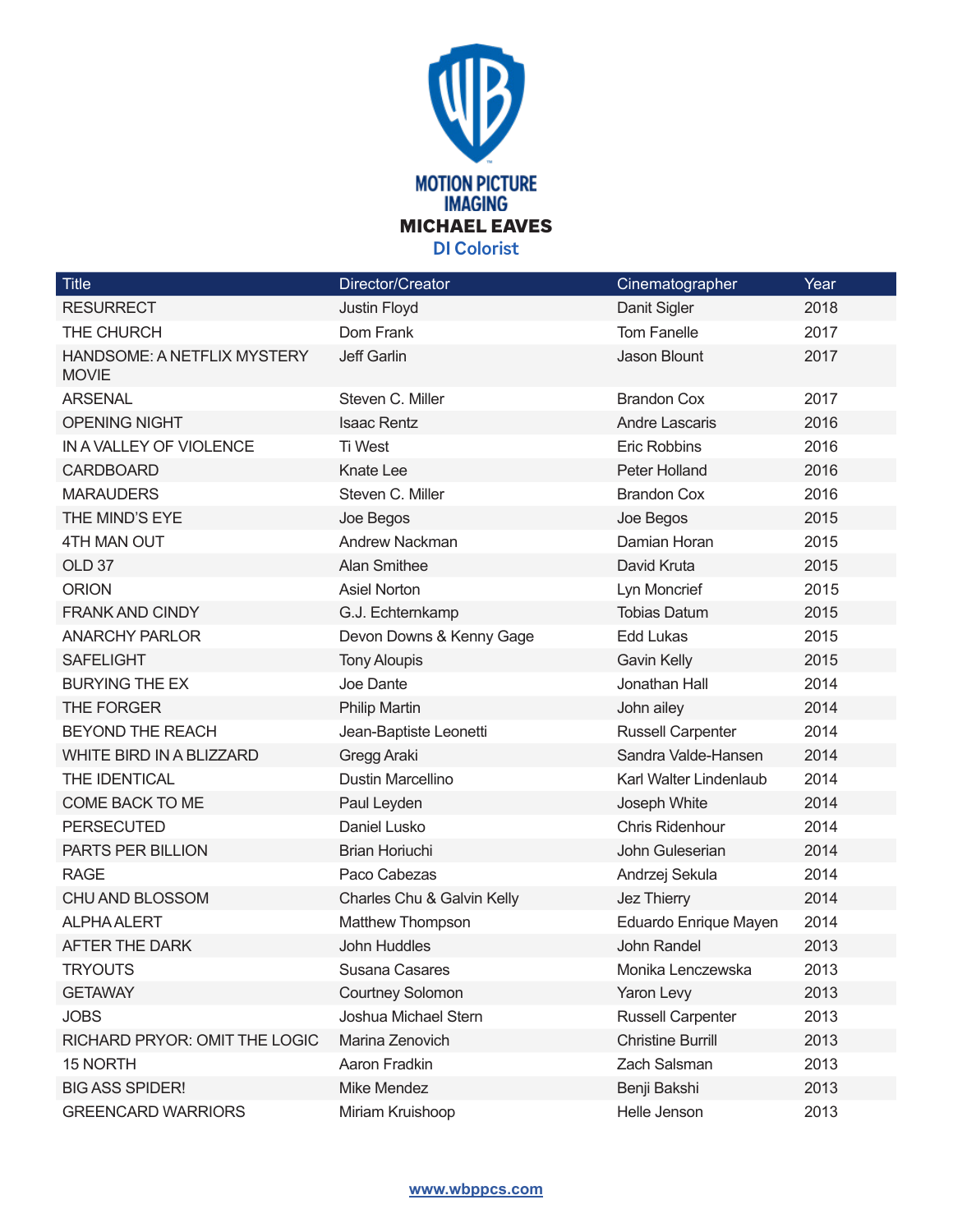

| <b>Title</b>                                        | Director/Creator           | Cinematographer                    | Year |
|-----------------------------------------------------|----------------------------|------------------------------------|------|
| <b>IT'S DARK HERE</b>                               | Adam Coplan                | Amanda Trevz                       | 2013 |
| <b>FILLY BROWN</b>                                  | <b>Youssef Delara</b>      | <b>Ben Kufrin</b>                  | 2012 |
| FIRE WITH FIRE                                      | David Brarett              | <b>Christopher Probst</b>          | 2012 |
| 186 DOLLARS TO FREEDOM                              | Camilo Vila                | Henry Vargas                       | 2012 |
| <b>FREELANCERS</b>                                  | Jessy Terrero              | Igor Martinovic                    | 2012 |
| THE OBAMA EFFECT                                    | Charles S. Dutton          | <b>Daniel Pearl</b>                | 2012 |
| OKA!                                                | Lavinia Currier            | Conrad W. Hall & Al-<br>phonse Roy | 2011 |
| THE PERFECT FAMILY                                  | Anne Renton                | <b>Andre Lascaris</b>              | 2011 |
| SAI GON YO!                                         | <b>Stephane Guager</b>     | Stephane Gauger & Bao<br>Nguyen    | 2011 |
| <b>FLYPAPER</b>                                     | Rob Minkoff                | <b>Steven Poster</b>               | 2011 |
| <b>SARINA'S SONG</b>                                | Angelique Letizia          | <b>Chapin Hall</b>                 | 2011 |
| <b>KILL THEORY</b>                                  | <b>Chris Moore</b>         | David A. Armstrong                 | 2009 |
| THE FOURTH KIND                                     | Olatunde Osunsanmi         | Lorenzo Senatore                   | 2009 |
| <b>BLOOD CREEK</b>                                  | Joel Schumacher            | Darko Suvak                        | 2009 |
| THE LAST HOUSE OF THE LEFT                          | <b>Dennis Lliadis</b>      | Sharone Meir                       | 2009 |
| NOTHING LIKE THE HOLIDAYS                           | Alfredo Rodriguez de Villa | Scott Kevan                        | 2008 |
| <b>RIGHTEOUS KILL</b>                               | Jon Avnet                  | Denis Lenoir                       | 2008 |
| THE SISTERHOOD OF THE TRAVEL-<br><b>ING PANTS 2</b> | Sanaa Hamri                | Jim Denault                        | 2008 |
| THE DARK KNIGHT                                     | Christopher Nolan          | <b>Wally Pfister</b>               | 2008 |
| <b>SHUTTER</b>                                      | Masayuki Ochiai            | Katsumi Yangaijima                 | 2008 |
|                                                     |                            |                                    |      |
| <b>AMAZING GRACE</b>                                | <b>Michael Apted</b>       | Remi Adefarasin                    | 2006 |
| THE PAINTED VEIL                                    | John Curran                | <b>Stuart Dryburgh</b>             | 2006 |
| <b>NIGHT AT THE MUSEUM</b>                          | Shawn Levy                 | Guillermo Navarro                  | 2006 |
| <b>BLOOD DIAMOND</b>                                | <b>Edward Zwick</b>        | <b>Eduardo Serra</b>               | 2006 |
| <b>10 ITEMS OR LESS</b>                             | <b>Brad Silberling</b>     | <b>Brad Silberling</b>             | 2006 |
| <b>IDIOCRACY</b>                                    | Mike Judge                 | <b>Tim Suhrstedt</b>               | 2006 |
| <b>WORLD TRADE CENTER</b>                           | <b>Oliver Stone</b>        | Seamus McGarvey                    | 2006 |
| <b>RV</b>                                           | <b>Barry Sonnenfeld</b>    | Fred Murphy                        | 2006 |
| YOU, ME, AND DUPREE                                 | Anthony Russo & Joe Russo  | <b>Charles Minsky</b>              | 2006 |
| <b>FAILURE TO LAUNCH</b>                            | Tom Dey                    | Claudio Miranda                    | 2006 |
| <b>ULTRAVIOLET</b>                                  | <b>Kurt Wimmer</b>         | Arthur Wong                        | 2006 |
| <b>FREEDOMLAND</b>                                  | Joe Roth                   | Anastas N. Michos                  | 2006 |

## **www.wbppcs.com**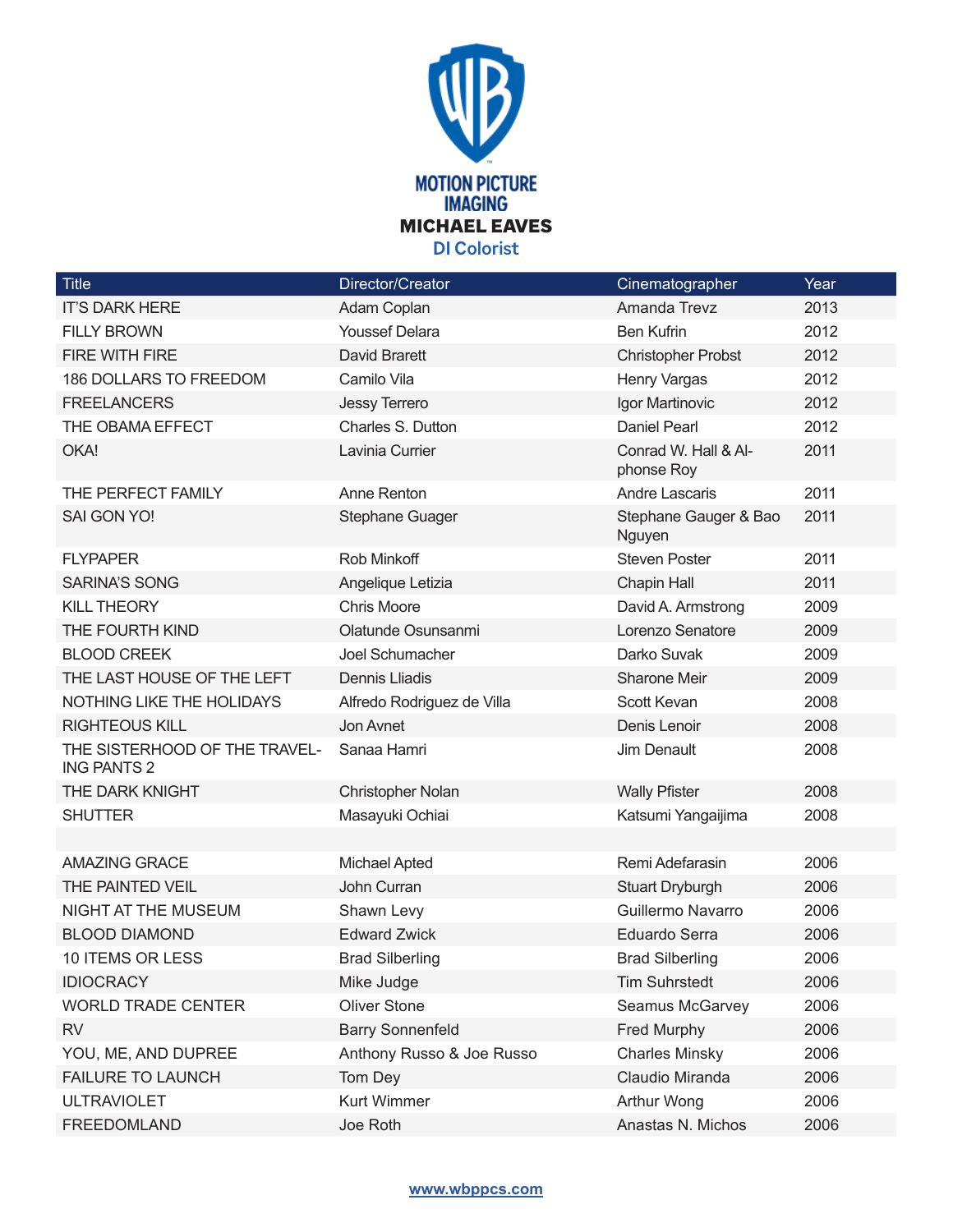

| Title                                           | Director/Creator       | Cinematographer                 | Year |
|-------------------------------------------------|------------------------|---------------------------------|------|
| <b>ANNAPOLIS</b>                                | Justin Lin             | Phil Abraham                    | 2006 |
| THE PRODUCERS                                   | Susan Stroman          | John Bailey & Charles<br>Minsky | 2005 |
| <b>DIRTY</b>                                    | <b>Chris Fisher</b>    | <b>Eliot Rockett</b>            | 2005 |
| <b>GET RICH OR DIE TRYIN'</b>                   | Jim Sheridan           | Declan Quinn                    | 2005 |
| A HISTORY OF VIOLENCE                           | David Cronenberg       | Peter Suschitzky                | 2005 |
| <b>LITTLE MANHATTAN</b>                         | <b>Mark Levin</b>      | Tim Orr                         | 2005 |
| <b>FOUR BROTHERS</b>                            | John Singleton         | Peter Menzies Jr.               | 2005 |
| <b>BEWITCHED</b>                                | Nora Ephron            | John Lindley                    | 2005 |
| THE PERFECT MAN                                 | Mark Rosman            | John R. Leonetti                | 2005 |
| THE HONEYMOONERS                                | John Schultz           | Shawn Maurer                    | 2005 |
| XXX: STATE OF UNION                             | Lee Tamahori           | David Tattersall                | 2005 |
| A LOT LIKE LOVE                                 | <b>Nigel Cole</b>      | John de Borman                  | 2005 |
| BE COOL                                         | F. Garr Gray           | Jeffrey L. Kimball              | 2005 |
| <b>ANTEBODY</b>                                 | James P. Gleason       | Nick Saglimbeni                 | 2005 |
| ARE WE THERE YET?                               | <b>Brian Levant</b>    | Thomas E. Ackerman              | 2005 |
| <b>COACH CARTER</b>                             | <b>Thomas Carter</b>   | Sharone Meir                    | 2005 |
| FLIGHT OF THE PHOENIX                           | John Moore             | <b>Brendan Galvin</b>           | 2004 |
| <b>OCEAN'S TWELVE</b>                           | Steven Soderbergh      | Steven Soderbergh               | 2004 |
| THE FORGOTTEN                                   | Joseph Ruben           | Anastas N. Michos               | 2004 |
| THE BOURNE SUPREMACY                            | Paul Greengrass        | Oliver Wood                     | 2004 |
| THE DAY AFTER TOMORROW                          | <b>Roland Emmerich</b> | Ueli Steiger                    | 2004 |
| <b>ELLA ENCHANTED</b>                           | Tommy O'Haver          | John de Borman                  | 2004 |
| <b>HELLBOY</b>                                  | Guillermo del Toro     | Guillermo Navarro               | 2004 |
| DAWN OF THE DEAD                                | Zack Snyder            | Matthew F. Leonetti             | 2004 |
| ETERNAL SUNSHINE OF THE<br><b>SPOTLESS MIND</b> | <b>Michel Gondry</b>   | Ellen Kuras                     | 2004 |
| <b>NOBODY'S PERFECT</b>                         | Hank Azaria            | <b>Tom Richmond</b>             | 2004 |
| <b>MONA LISA SMILE</b>                          | <b>Mike Newell</b>     | Anastas N. Michos               | 2003 |
| MASTER AND COMMANDER                            | Peter Weir             | Russell Boyd                    | 2003 |
| <b>RADIO</b>                                    | Michael Tollin         | Don Burgess                     | 2003 |
| <b>OUT OF TIME</b>                              | Carl Franklin          | Theo van de Sande               | 2003 |
| THE FIGHTING TEMPTATION                         | Jonathan Lynn          | Affonso Beato                   | 2003 |
| AMERICAN WEDDING                                | Jesse Dylan            | Lloyd Ahern II                  | 2003 |
| <b>TWO SOLDIERS</b>                             | Aaron Schneider        | David Boyd                      | 2003 |